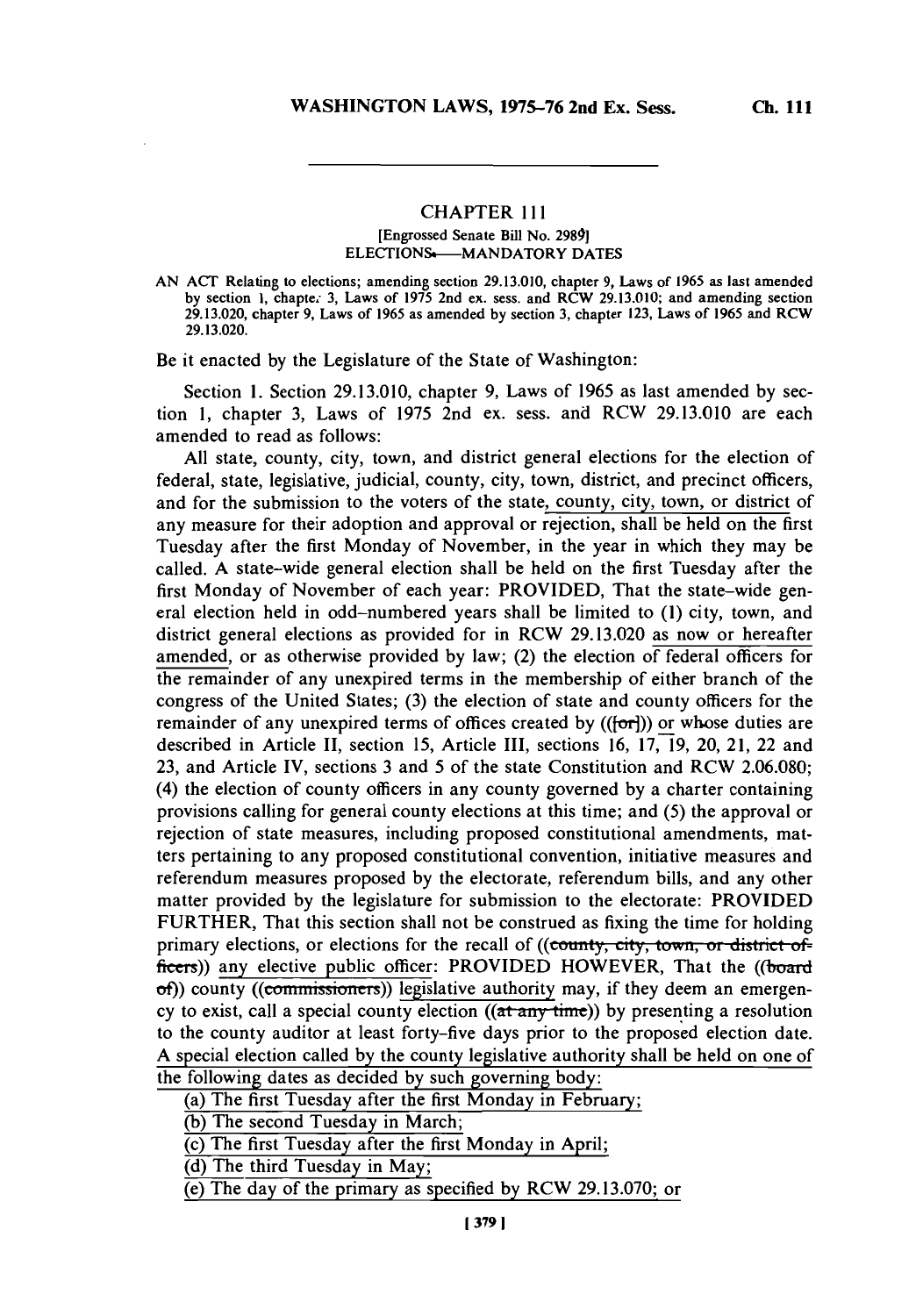## **Ch. 111 WASHINGTON** LAWS, **1975-76** 2nd Ex. Sess.

**(0)** The first Tuesday after the first Monday in November.

In addition to the dates set forth in (a) through **(f)** above, a special election to validate an excess levy or bond issue may be called at any time to meet the needs resulting from failure of a county to pass a special levy for the first time or from fire, flood, earthquake or other act of God. Such county special election shall be noticed and conducted in the manner provided **by** law.

This section shall supersede the provisions of any and all other statutes, whether general or special in nature, having different dates for such city, town, and district elections, the purpose of this section being to establish mandatory dates for holding elections.

Sec. 2. Section **29.13.020,** chapter **9,** Laws of **1965** as amended **by** section **3,** chapter **123,** Laws of *1965* and RCW **29.13.020** are each amended to read as **follows:**

All city, town, and district general elections $((\text{,-except as hereinafter provided}))$ shall be held throughout the state of Washington on the first Tuesday following the first Monday in November in the odd-numbered years((:-PROVIDED, That there shall be no general city or town elections held under the provisions of the 1963 elections act as amended until 1967, and the positions that would have been **voted upon in the year 1966, except for the provisions of the 1963 elections act as** amended, shall be voted upon at the general election to be held on the first Tuesday following the first Monday in November in the year 1967 and each two years thereafter. All city and town elections to be held in 1964 under existing law shall be conducted as though the provisions of the 1963 elections act had not been enacted. All city and town officers elected in 1964 shall remain in office for their regular term and until their successors are elected and qualified under the provisions of the 1963 elections act.

Fhere shall be no regular district elections held in the years 1964, 1966, 1968; and 1970, and the positions that would have been voted upon, except for the provisions of the 1963 elections act as amended, in the years 1964, 1966, 1968, and 1970 shall be voted upon at the general elections to be held on the first Tuesday following the first Monday in November in the years 1965, 1967, 1969, and 1971, respectively and each two years thereafter.

There shall be no regular school district elections held on the second Tuesday in March in the years 1965, 1967, and 1969 and the position(s) that would have been voted upon, except for the provisions of the 1963 elections act as amended, shall be voted upon at the general elections to be held on the first Tuesday following the first Monday in November in the years 1965, 1967, and 1969 respectively and each two years thereafter.

The purpose of this section is to change the time of holding all general city, town, and district elections to a common election date, throughout the state of Washington being the first Tuesday following the first Monday in November of the odd-numbered years.

All incumbent city, town, or district officers whose terms would have expired, except for the provisions of the 1963 elections act as amended, shall remain in office until their successors are elected and qualified)).

This section shall not apply to: